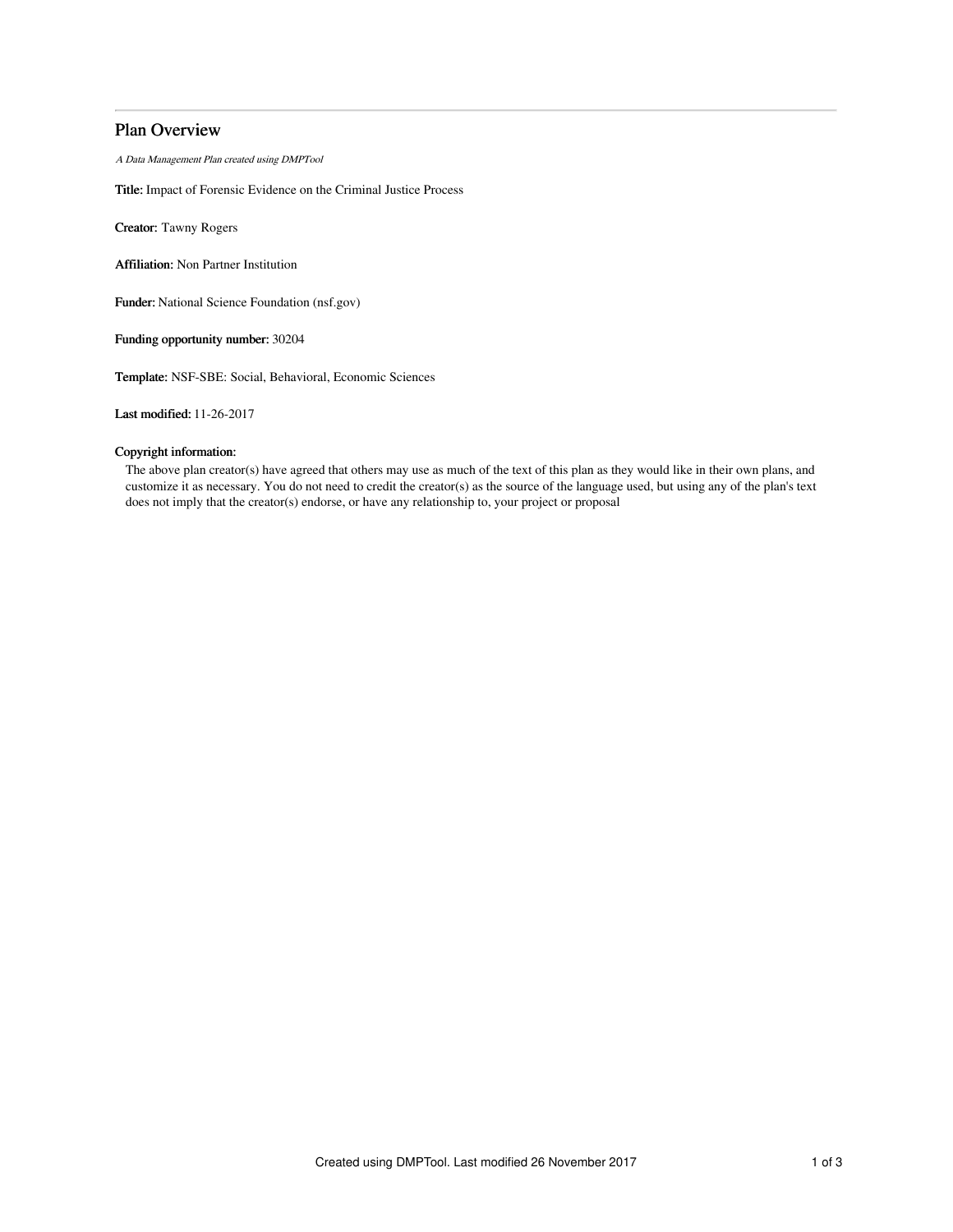### Roles and responsibilities

The Data Management Plan should outline the rights and obligations of all parties as to their roles and responsibilities in the management and retention of research data. It must also consider changes to roles and responsibilities that will occur should a principal investigator or co-PI leave the institution.

The primary person responsible for the management of this data will be the principle investigator. The principle investigator is responsible for the monitoring the data, organizaing the data, and producing reports concerning the data. The principle investigator will also be responsible for the interpretation and communication of information garnered from the data.

Data was collected from police incident and investigative reports, crime lab reports, and prosecutor case files.

Peer reviewers and an instructor will take the time to go over the data and determine any discrepancies and imperative changes.

No plan in place for if the principle investigator can no longer persue their work.

#### Expected data

The Data Management Plan should describe the types of data, samples, physical collections, software, curriculum materials, and other materials to be produced in the course of the project. It should then describe the expected types of data to be retained.

The data used will be from police incident and investigation reports, crime lab reports, and prosecutor case files from criminal cases in five jurisdictions (Los Angeles County, California; Indianapolis, Indiana; Evansville, Indiana; Fort Wayne, Indiana; and South Bend, Indiana). The data contain a total of 25 variables including information relevant to the victim, suspect information, case file information, and forensic variables.

Data was downloaded from ICPSR. Prior to being uploaded to ICPSR, data was collected from official record data for the aforementioned jurisdictions. From that data, the principle investigator identified 25 out of 175 varaibles.

The 25 variables relate to victim information, suspect information, case file information, and foresnic information. The variables used are used to determine how demographics of the victim and suspect are related to how a case is sentenced or whether it is charged. Foresnic cariables are brought in to determine if forensics had any effect on case outcomes.

### Period of data retention

SBE is committed to timely and rapid data distribution. However, it recognizes that types of data can vary widely and that acceptable norms also vary by scientific discipline. It is strongly committed, however, to the underlying principle of timely access, and applicants should address how this will be met in their DMP statement.

Question not answered.

### Data format and dissemination

The Data Management Plan should describe data formats, media, and dissemination approaches that will be used to make data and metadata available to others. Policies for public access and sharing should be described, including provisions for appropriate protection of privacy, confidentiality, security, intellectual property, or other rights or requirements. Research centers and major partnerships with industry or other user communities must also address how data are to be shared and managed with partners, center members, and other major stakeholders.

The file formats used for this data will include an excel file with the variables, an access file for relating tables, and visualizations of the statistics of the variables. After the creation of the tables in access, the information will be made available. The code book is an imperative aspect of the data, as it details the methodology and makes sure to ensure that ethical standards are followed and privacy is maintained. Victims are identified by victim ids that are matched with case ids. No identifying information is included.

#### Data storage and preservation of access

#### The Data Management Plan should describe physical and cyber resources and facilities that will be used for the effective preservation and storage of research data. These can include third party facilities and repositories.

Information will be stored in the principle investigator's drive. However, information will be shared with the professor and peer reviewers. Data is organized per case ID information. Each case ID is represented in the case information file and then connected to the victim information, suspect information, and forensics information.

## Additional possible data management requirements

More stringent data management requirements may be specified in particular NSF solicitations or result from local policies and best practices at the PI's home institution. Additional requirements will be specified in the program solicitation and award conditions. Principal Investigators to be supported by such programs must discuss how they will meet these additional requirements in their Data Management Plans.

Name of the data will be determined upon the onset of research. It will be imperative to create naming conventions for the data that is collected in order to best search and organized the data.

The responsibilities of the principle investigator indicate that this will be one of the primary aspects of their job. They will be responsible for such updates and collection and dissemination of information directly related to the data.